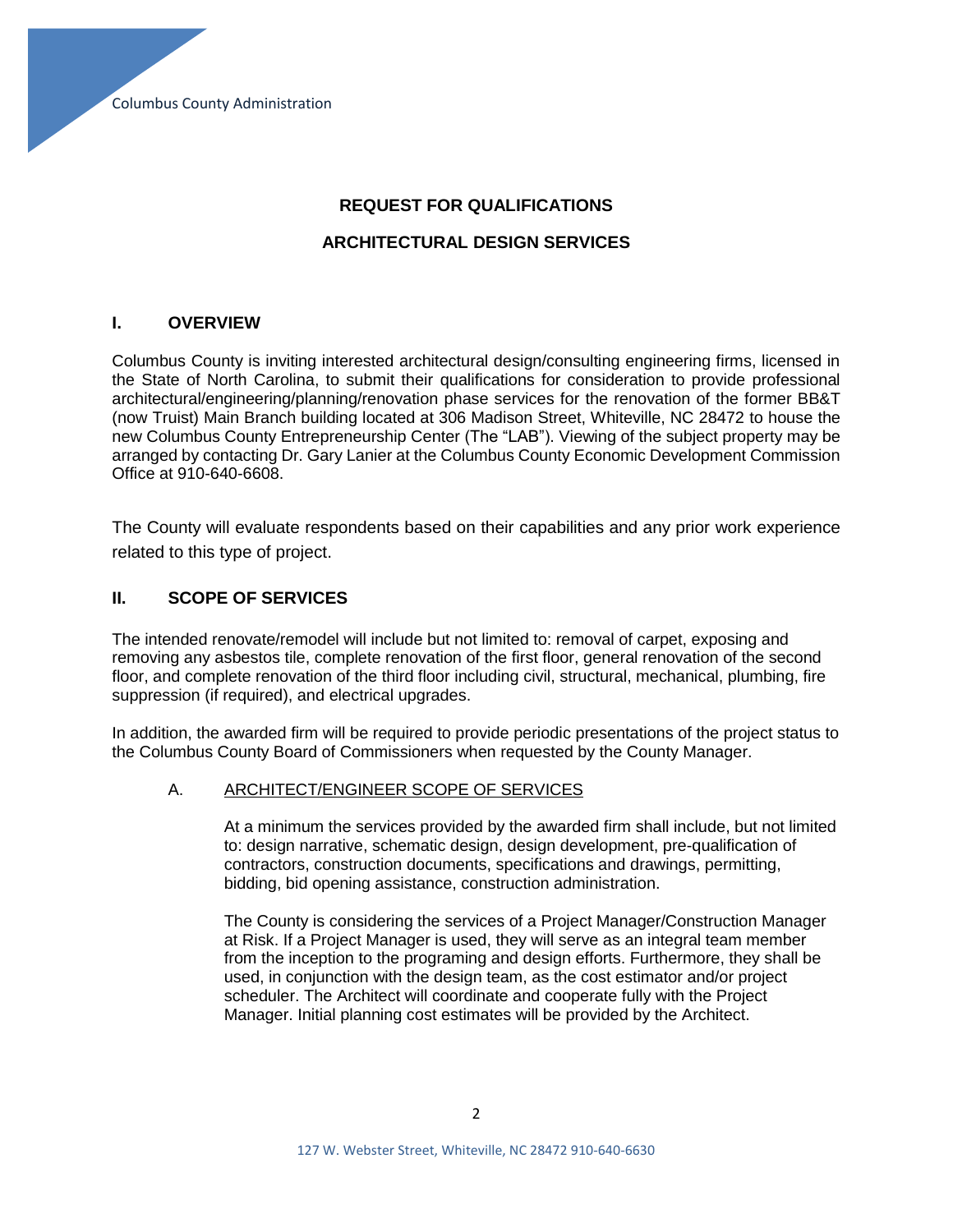# **III. SUBMISSION**

- A. Submittals: Submit one (1) hard copy, marked "Architectural Design Services Entrepreneurship Center". Submittals will be received no later than **2:00 PM EST, on June 29, 2022** at the Office of The Columbus County Economic Development Commission, 127 W. Webster St., Whiteville, NC 28472.
- B. Qualification packages may be hand-delivered or mailed. If the submittal is sent by mail or commercial express, the Respondent shall be responsible for actual delivery of the qualification package to the proper County office before the deadline. All submittals become property of the County. Request for Qualification packages will not be accepted via fax machine or internet e-mail.
- C. Mark outside of envelope with **RFQ Columbus County** and proposal subject, "**Architectural Design Services – Entrepreneurship Center"**.
- D. Time is of the essence and any proposal or addenda pertaining thereto received after the announced time and date for submittal, whether by mail or otherwise, will be rejected. It is the sole responsibility of the firm to ensure that their proposal is received by the Purchasing Department before the deadline indicated above in Section I. There is nothing in this RFQ that precludes the County from requesting additional information from firms at any time during the qualification process.
- E. Nothing herein is intended to exclude any responsibilities or in any way restrain or restrict competition. On the contrary, all responsible firms/individuals are encouraged to submit responses. The County of Columbus reserves the right to waive any informalities, to reject any and/or all proposals, and to accept any proposal which in its opinion may be in the best interest of the County.

# **IV. PREPARATION**

A. Firms are to submit qualification packages which present their qualifications and understanding of the services to be performed. Emphasis should be placed on completeness of services offered and clarity of content. All submittals should be complete and carefully worded and must convey all of the information requested by the County. If errors or exceptions are found in the firm's qualification package, or if the package fails to conform to the requirements of the RFQ, the County will be the sole judge as to whether that variance is significant enough to reject the firm's submittal.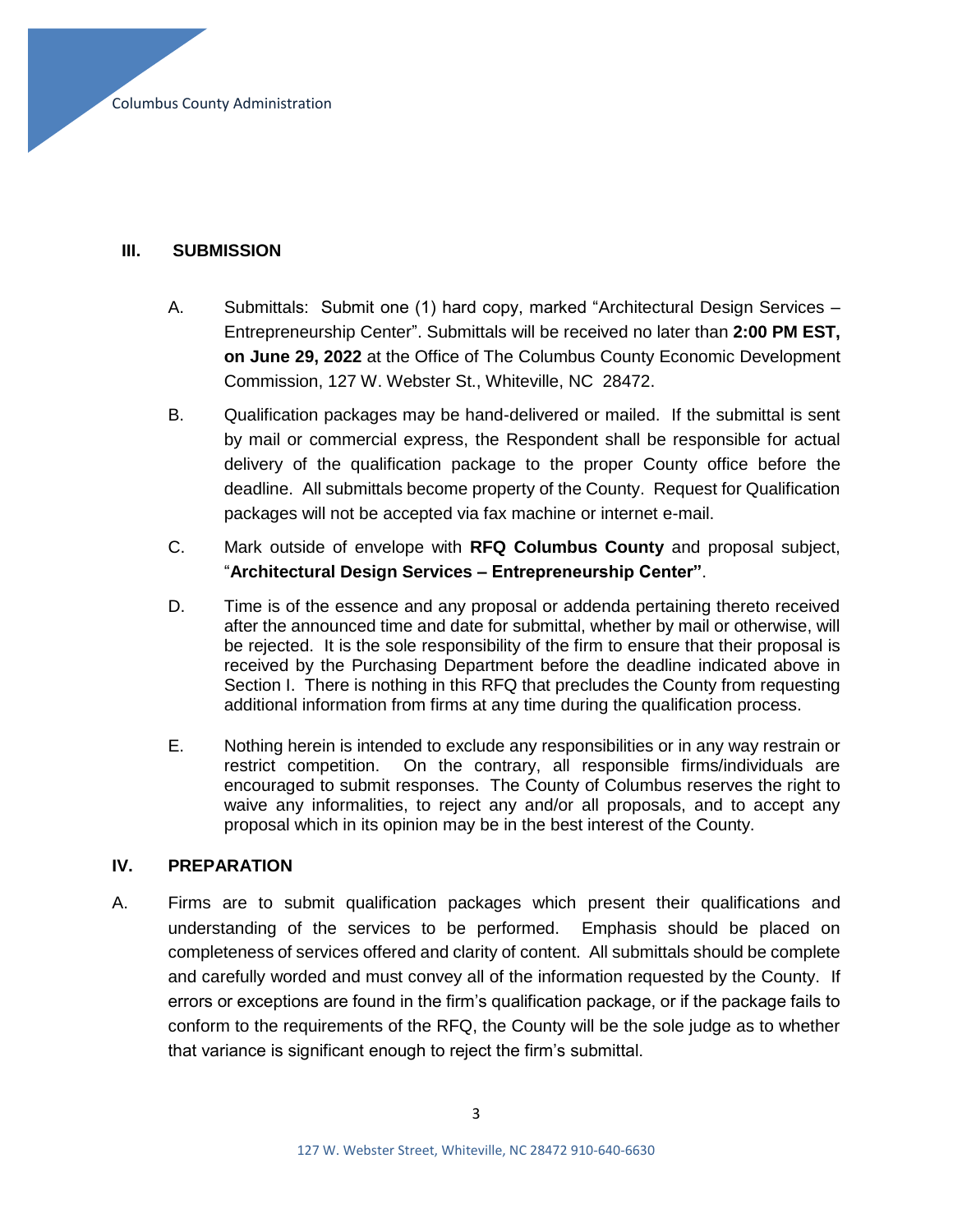Columbus County Administration

- B. Qualification packages should be prepared simply and economically. All data, materials, and documentation shall be available in a clear, concise form. Columbus County does not expect nor will any more favorable consideration be given to submittals with fancy covers or binding, color photographs, sample plans, non-pertinent information on other accomplishments of the firm which have no direct bearing on this project, resumes of individuals who will not be engaged in the work, or pages of other non-projected related material. *Brevity will be appreciated*. Submittals shall be limited to 20 pages, double sided 8 ½ x 11, minimum 12-point font. Covers and dividers do not count in the page count.
- C. All submittals shall provide a straight forward, concise description of firm's ability to satisfy the requirements of the RFQ.
- D. In addition to the transmittal letter, the Non-Collusion Affidavit must be signed by a principal of the firm or an officer of the corporation duly authorized to bind the corporation.
- E. The firm is solely responsible for all costs and expenses associated with the preparation of the submittal.
- F. Qualification Packages must be made in the official name of the individual, firm, or corporation under which the business is conducted (showing official business address) and must be signed in ink by a person duly authorized to legally bind the business entity submitting the qualification.

## **V. GENERAL TERMS AND CONDITIONS**

## A. **NON-COLLUSION AFFIDAVIT**

Each qualification package must be accompanied by a notarized affidavit on noncollusion, executed by the firm or in the case of a corporation, by a duly authorized representative of said corporation. The Non-Collusion Affidavit is provided herein.

## B. **ADDENDA/CHANGES**

Any interpretation, correction or change of this RFQ will be made by Addendum. Addenda will be mailed or delivered to all who are known by the Columbus County Economic Development Commission to have received a complete set of RFQ documents. It is the responsibility of the firm to ensure that all Addenda were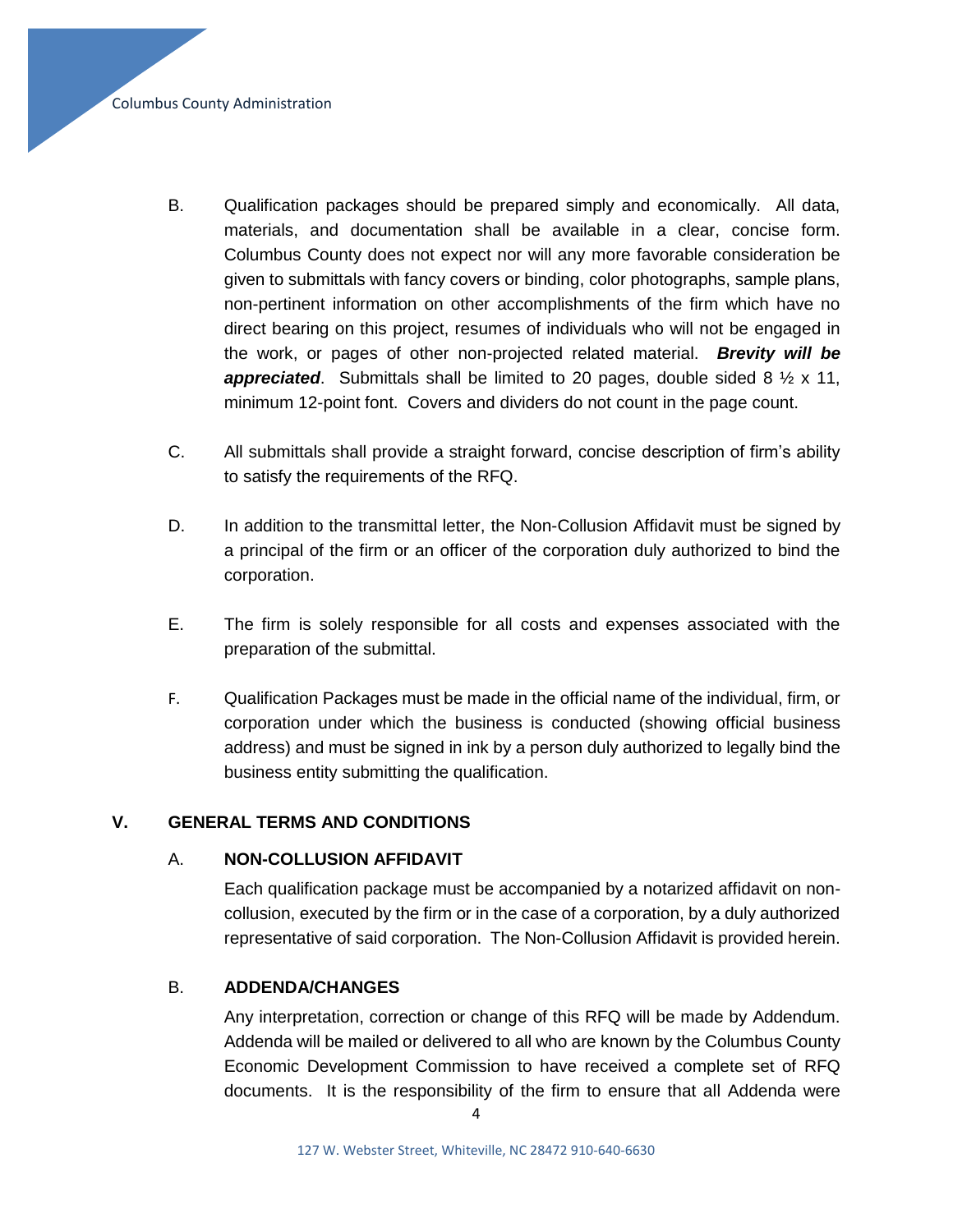received.

## C. **QUESTIONS**

Questions concerning this RFQ should be directed to:

The Columbus County Economic Development Commission

Attn: Dr. Gary Lanier

127 W. Webster Street

Whiteville, NC 28472

Telephone (910) 640-6008

E-mail: [glanier@columbusco.org](mailto:glanier@columbusco.org)

Only written questions will be considered formal. Any information given by telephone will be considered informal. Any questions that the County feels are pertinent to all proposers will be mailed as an addendum to the RFQ. E-mail messages will be treated as written questions.

# D. **PROPRIETARY INFORMATION**:

Trade secrets or proprietary information submitted by a firm in connection with a procurement transaction shall not be subject to the public disclosure under the North Carolina Public Records Act pursuant to NC General Statutes §66-152(3). However, the firm must invoke the protection of this section prior to or upon submission of the data or other materials, and must identify the data on other materials to be protected and state the reasons why protection is necessary. **Each individual page considered a trade secret or proprietary information must be labeled "Confidential" in the top right corner.**

## E. **MINORITY BUSINESSES**

The County of Columbus encourages all businesses, including DBE, minority, and women-owned businesses to respond to all Request for Qualifications.

## F. **AWARD/CONTRACT TIME**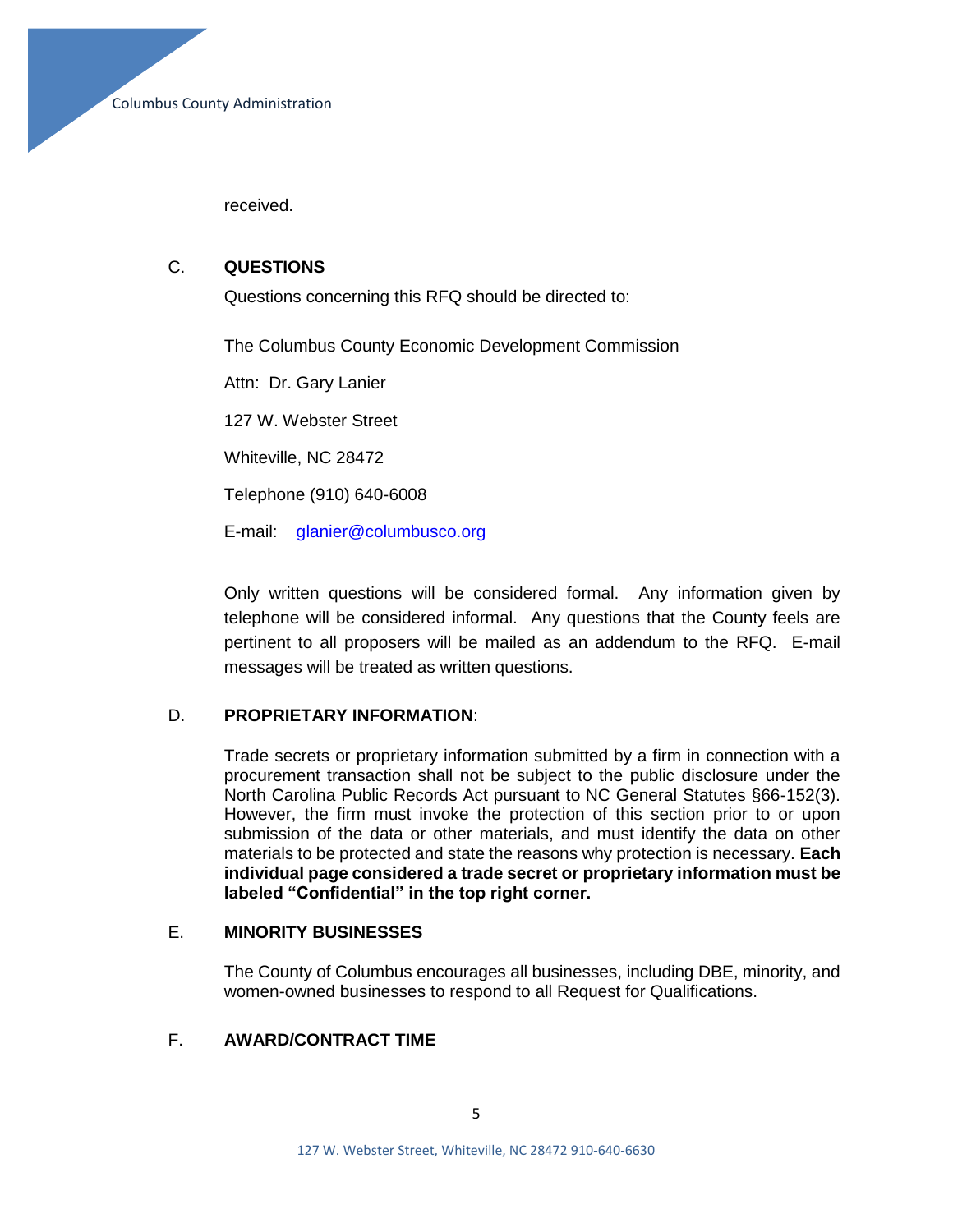No part of this solicitation is to be considered part of a contract nor are any provisions contained herein to be binding of Columbus County.

Award shall be made to the responsible firm(s) whose qualifications are determined to be the most advantageous to the County, taking into consideration the evaluation factors set forth in the RFQ.

The County intends to enter into a contract with one firm to provide the various professional services required.

Columbus County anticipates award of contract in early July with all work, architectural, design, and construction to be completed in an expedited manner. The detailed Scope of Work and schedule of deliverables shall be negotiated with the successful firm.

## G. **CONTRACT DOCUMENT**

The successful firms will be required to enter into a design services agreement approved by AIA.

## H. **SUBCONSULTANTS**

If any subconsultants will be used for the various projects, the successful firm shall provide to the Economic Development Director a list of names of any of the intended subconsultants, their applicable license number(s) and a description of the work to be done by each subconsultant.

The successful firm shall not substitute other subconsultants without the written consent of the County.

The successful firm shall be responsible for all services performed by a subengineer as though they had been performed by the successful firm. Responsibilities include, but are not limited to, compliance with applicable licensing regulations.

If at any time the County determines that any sub-engineer is incompetent or undesirable, the County shall notify the successful firm accordingly, and the successful firm shall take immediate steps for cancellation of the subcontract and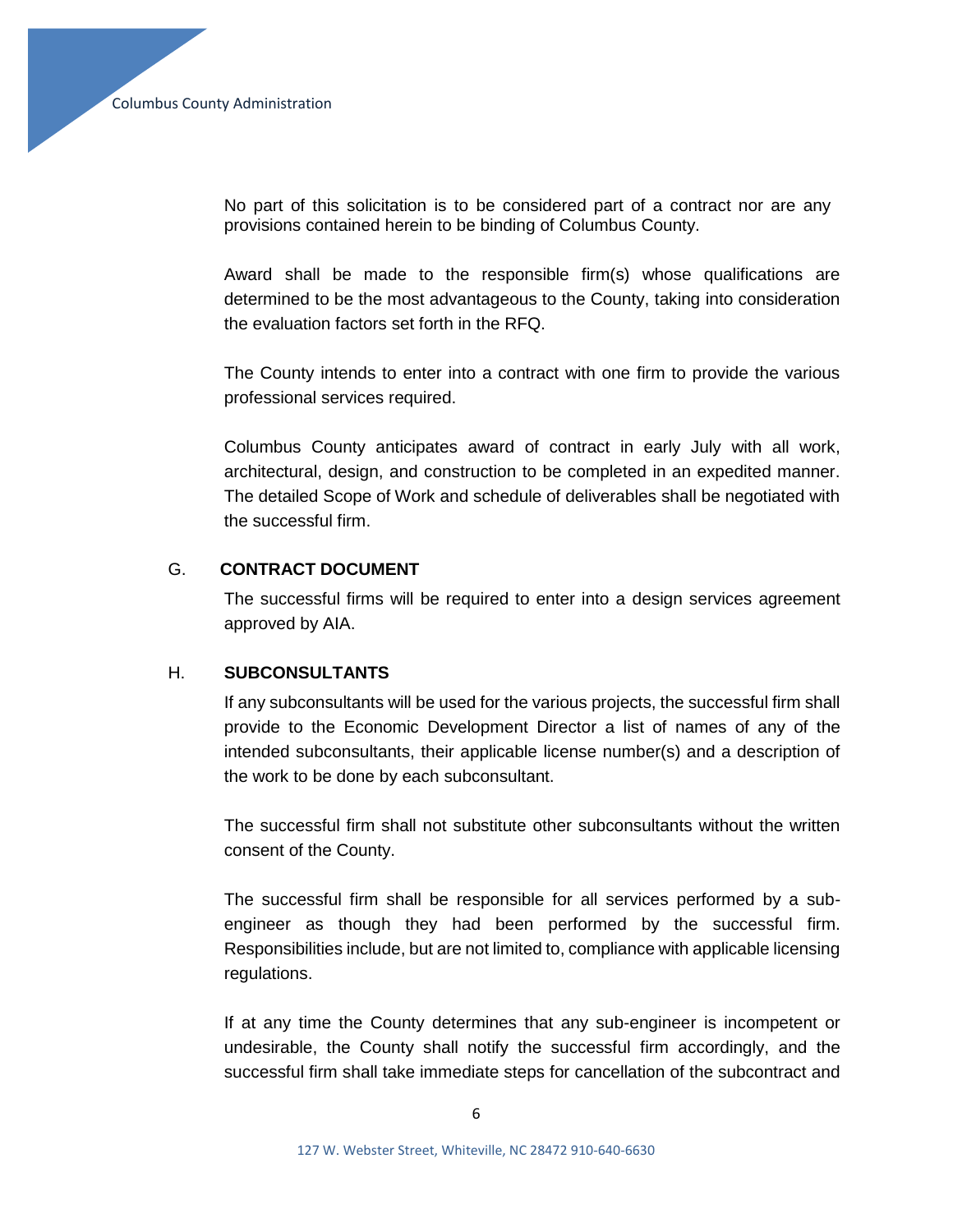replacement.

Nothing contained in any contract resulting from this RFQ shall create any contractual relationship between any sub-engineer and the County of Columbus.

It shall be the successful firm's responsibility to ensure that all terms required in the attached contract are incorporated into all subcontracts.

## I. **INSURANCE**

The Consultant shall purchase and maintain and shall cause each of its subconsultants to purchase and maintain during the term of this Agreement and for a period of three years after termination of this Agreement, the following insurance policies with the limits set forth herein: Workers Compensation; Commercial General Liability; Automobile Liability; and Professional Liability Insurance.

All Insurance Companies must be authorized to do business in North Carolina. The minimum insurance ratings for any company insuring the Consultant shall be AM Best "A-/VII" or better; or have reasonable equivalent financial strength to the satisfaction of the County's Finance Officer. Should the ratings of any insurance carrier insuring the Consultant fall below the minimum rating, the County may, at its option, require the Consultant to purchase insurance from a company whose rating meets the minimum standard. Proof of rating shall be provided to the County upon request.

#### I-1 Limits of Coverage

Minimum limits of insurance coverage shall be as follows:

- a. Worker's Compensation Limits for Coverage A Statutory State of N.C.; Coverage B - Employers Liability limits shall not be less than \$1,000,000.00.
- b. Commercial General Liability Bodily injury and property damage liability as will protect the Consultant from claims of bodily injury or property damages which may arise from the operations of this Agreement. The amounts of such insurance shall not be less than \$1,000,000.00 bodily injury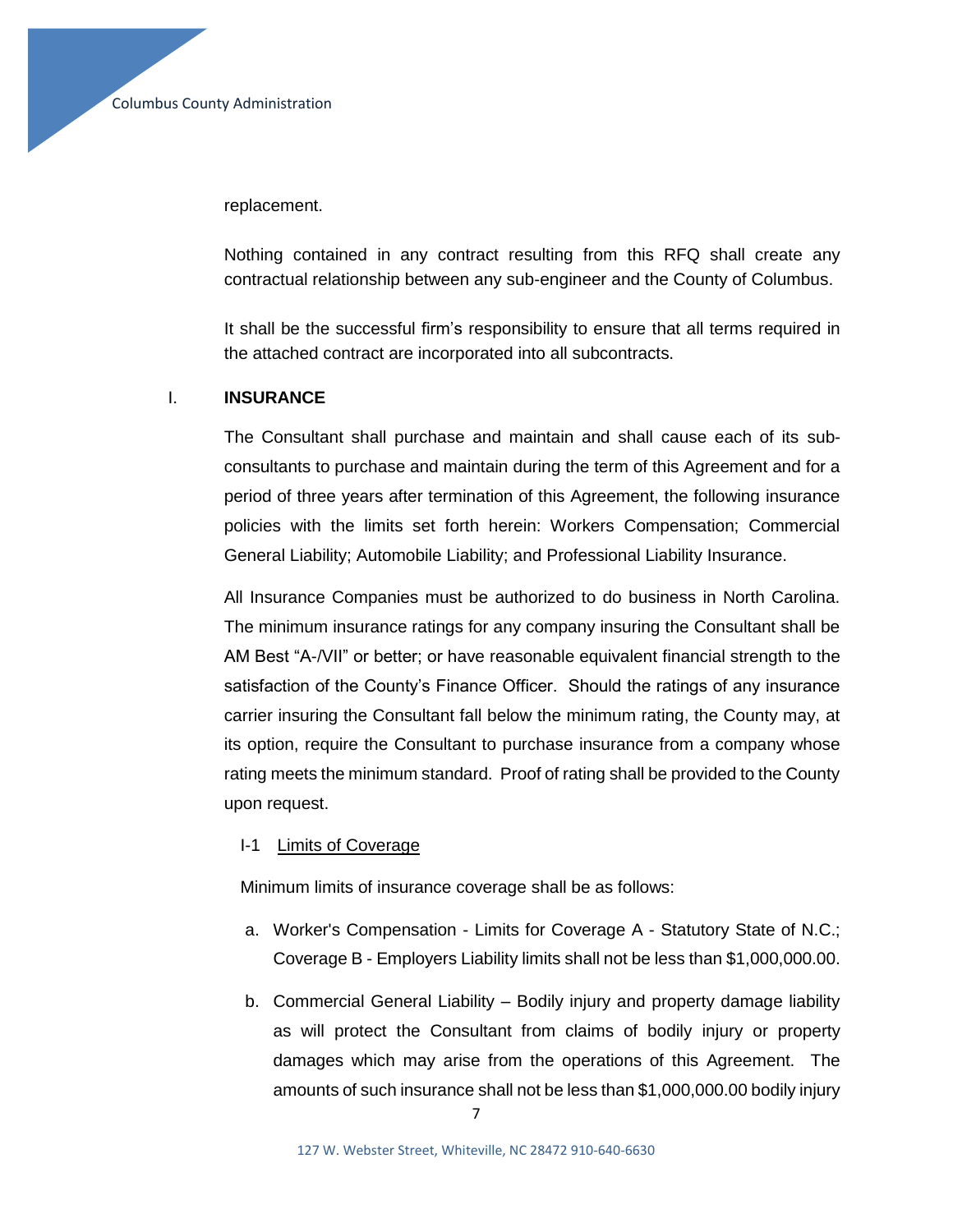and property damage – combined single limit per occurrence and \$2,000,000.00 aggregate. This insurance shall include coverage for products/completed operations, personal injury liability and contractual liability.

- c. Automobile Liability Automobile bodily injury and property damage liability insurance when the services to be performed require the use of motor vehicles. Auto liability limits shall not be less than \$1,000,000.00 combined per accident.
- d. Professional Liability (errors and omissions) with minimum limits of \$1,000,000.00 per claim.

All insurance policies (with the exception of Worker's Compensation and Professional Liability) required under this Agreement shall name the County as an additional insured party for the insurance.

## I-2 Proof of Coverage

Evidence of such insurance shall be furnished to the County, together with evidence that each policy provides that the County shall receive not less than thirty (30) days prior written notice of any cancellation of coverage of any of the policies. Upon notice of such cancellation, the Consultant shall procure substitute insurance so as to assure the County that the minimum limits of coverage are maintained continuously throughout the periods specified herein.

## I-3 Indemnity

The Consultant agrees to indemnify, defend, and hold harmless the County, its officers, agents, and employees from and against all loss, cost, damages, liability, claims or expense, including attorney's fees, for bodily injury (including death) or property damage to any person or persons to the extent caused by the negligence of the Consultant or any person or entity for whose acts or omissions the Consultant is legally liable. It is the intent of this provision to require the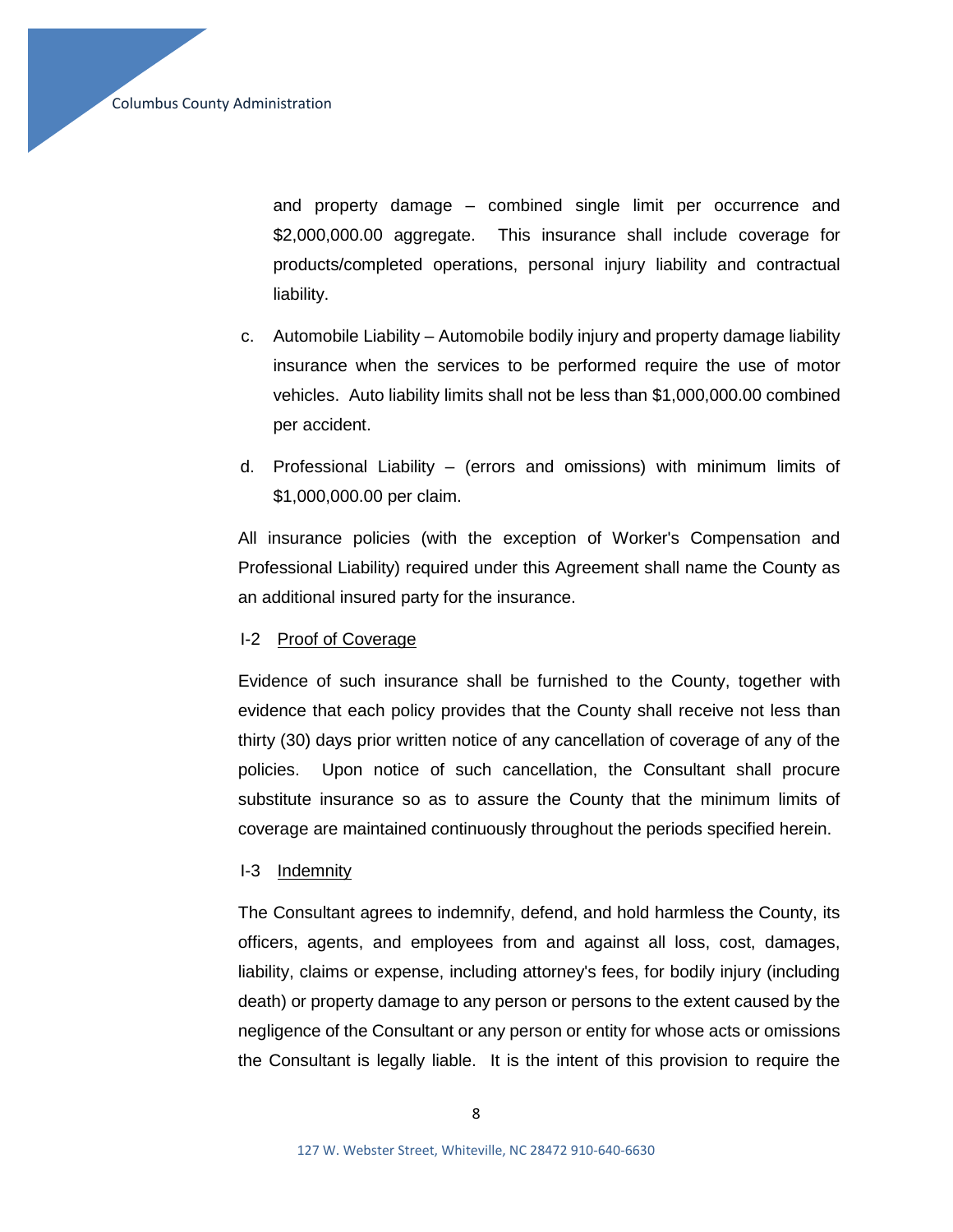Consultant to indemnify the County to the fullest extent permitted under North Carolina law. This indemnity shall survive the termination of this Agreement.

# **VI. STATEMENT OF QUALIFICATIONS REQUIREMENTS**

Interested firms desiring to provide services should include the following with its Statement of Qualifications:

- 1. Firm name, address, telephone, fax number, contact person and e-mail address;
- 2. Year established and former firm names;
- 3. Names of principles of the firm and states in which they are registered;
- 4. Types of services for which the firm is qualified;
- 5. Understanding of the scope of work/services and your ability to devote staff resources to complete this project.
- 6. List of staff members and titles of those persons who will be assigned to work with the County on this particular project.
- 7. Provide a list of three (3) other projects comparable to the scope of services required for the county's project.
- 8. Names of outside consultants (sub-consultants) who would be involved to provide services required for these projects. Provide a one-paragraph synopsis for each consultant to include 1) the individual's proposed role in the project, 2) the individual's previous experience as it relates to his/her role in the project, and 3) how long your firm has worked with the sub-consultant on previous projects.
- 9. The firm's experience in providing similar services for similar projects.
- 10. Ability to meet established schedules.
- 11. Ability to deliver within budget.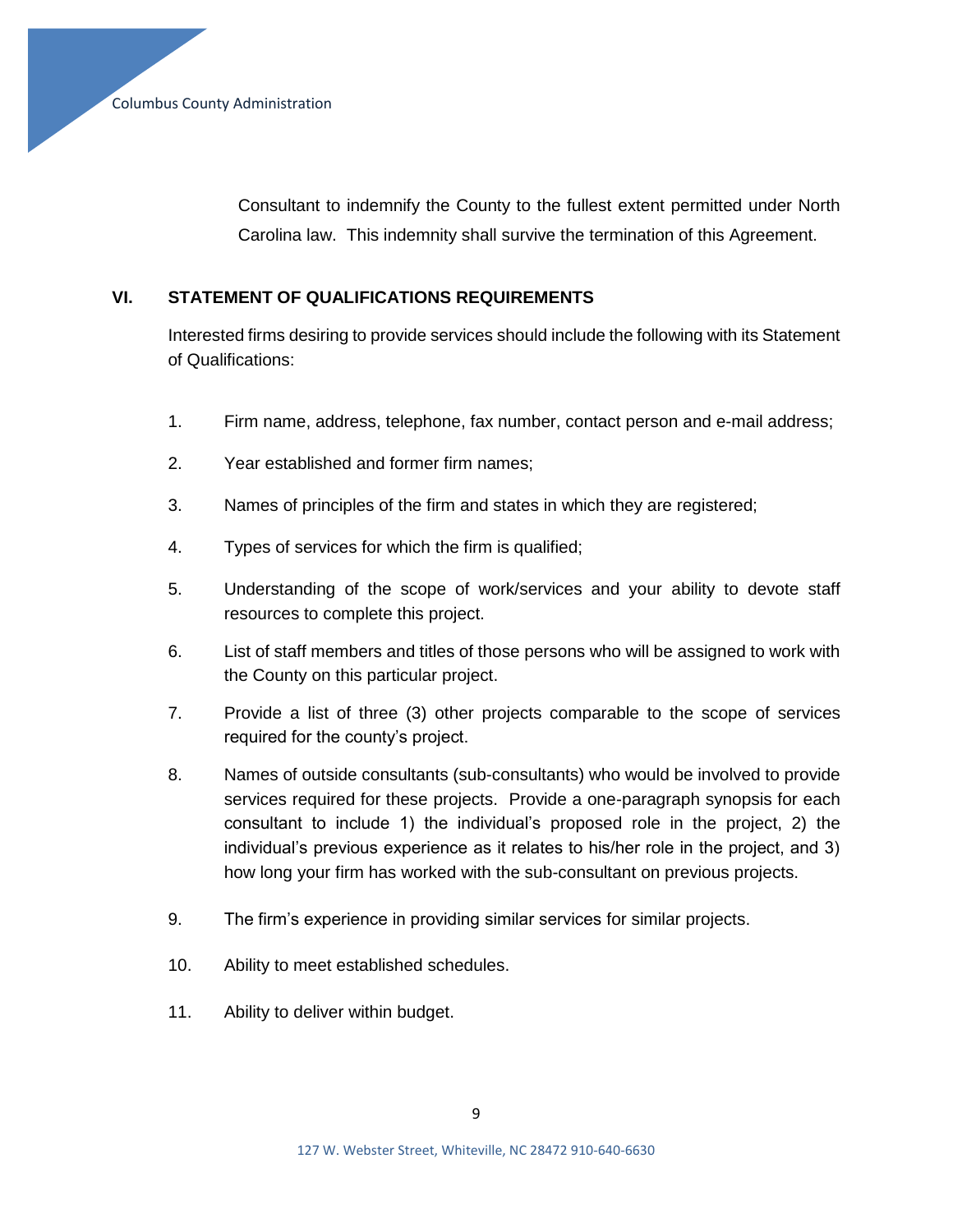# **VII. EVALUATION PROCESS:**

Following the deadline for submittal of qualifications, a review of the submitted qualification packages will be performed by the County. Submittals will be reviewed, analyzed, and ranked based on their response to the information requested.

The County shall select from among the firm(s) deemed most qualified to provide the required services. At the discretion of the County, the discussions with the firm(s) may consist of written questions and responses, and/or personal interviews with members of the firm(s). **If** personal interviews are required by the County, the persons proposed to be responsible for performing the work required herein shall attend the interview. If requested, firms should be prepared to submit financial status information, which shall be held in confidence.

The County will negotiate a lump sum fee for the services and a rate schedule to be utilized for additional services and contingent additional services with the most qualified firm at a compensation which is considered to be fair and reasonable to the County. These rates shall include all disciplines (example: architect, project manager, engineers, administrative staff, etc.). In making this decision, the County will take into account the established value, general scope, the complexity, and the professional nature of the services to be rendered. Should the County be unable to negotiate a satisfactory contract with the firm considered to be most qualified, negotiations with that firm shall be formally terminated.

Negotiations will then proceed with the remaining ranked firms in the same manner until an agreement is reached, unless it is determined by the committee that it is in the best interest of the County that the process be terminated or modified.

The County of Columbus reserves the right to reject any and/or all submittals, and to waive defects, technicalities and/or irregularities in any submittal. The County reserves the right to finalize a contract with one firm based on all factors involved in the written qualification submittal without further discussion or interviews.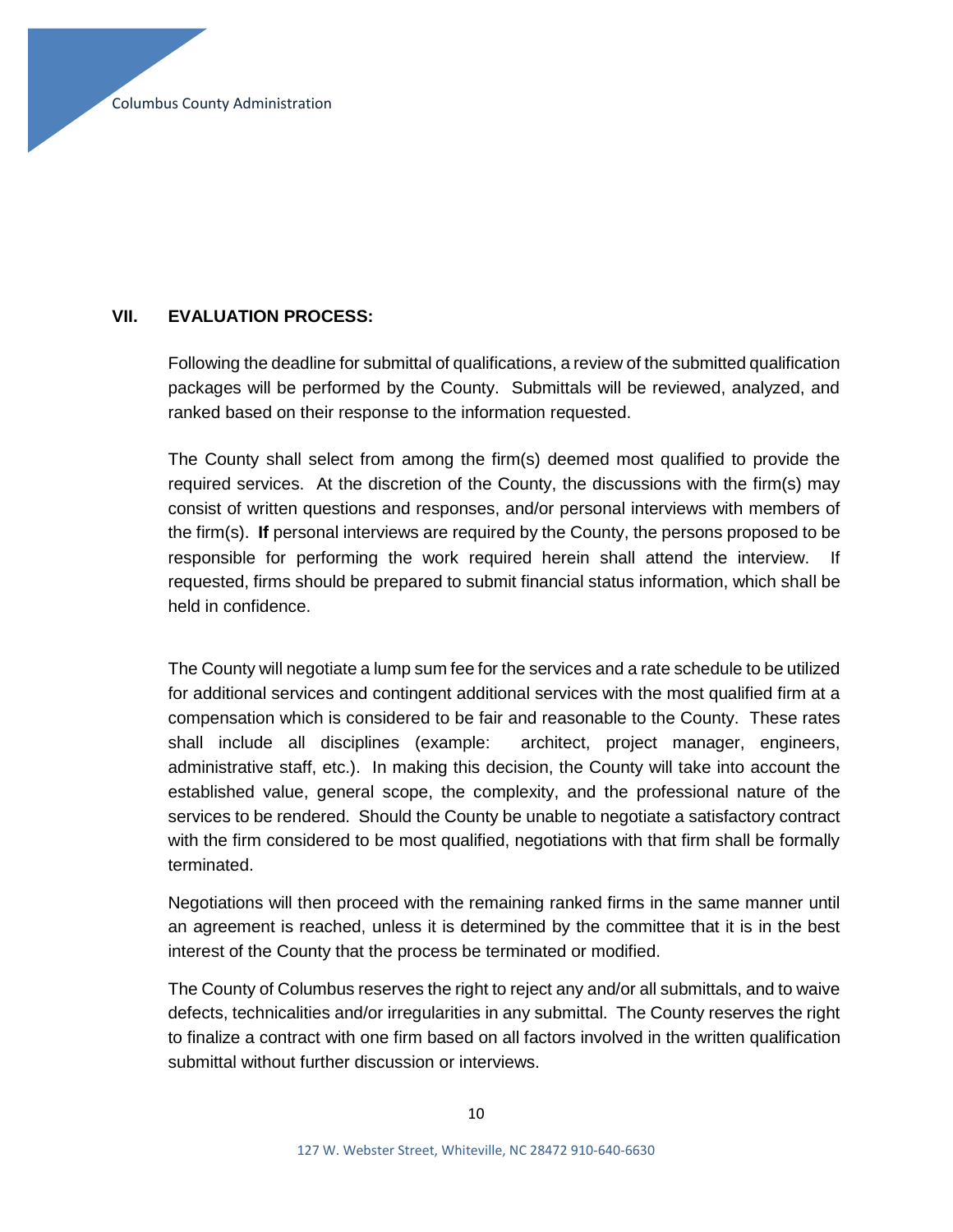## **RESPONDER'S CERTIFICATION FORM**

I have carefully examined the Request for Qualifications, the sample Design Services Agreement for professional services and any other documents accompanying or made a part of this Request for Qualification.

I hereby propose to furnish the professional consultant services for Columbus County in accordance with the instructions, terms, conditions, and requirements incorporated in this Request for Qualification. I certify that all information contained in this response is truthful to the best of my knowledge and belief. I further certify that I am duly authorized to submit this response on behalf of the firm as its act and deed and that the firm is ready, willing and able to perform if awarded the contract.

# **ACKNOWLEDGEMENT OF ADDENDA**

Responder hereby acknowledges receipt of all Addenda through and including:

| Addendum No. | Date | Acknowledgement |
|--------------|------|-----------------|
|              |      |                 |
|              |      |                 |

127 W. Webster Street, Whiteville, NC 28472 910-640-6630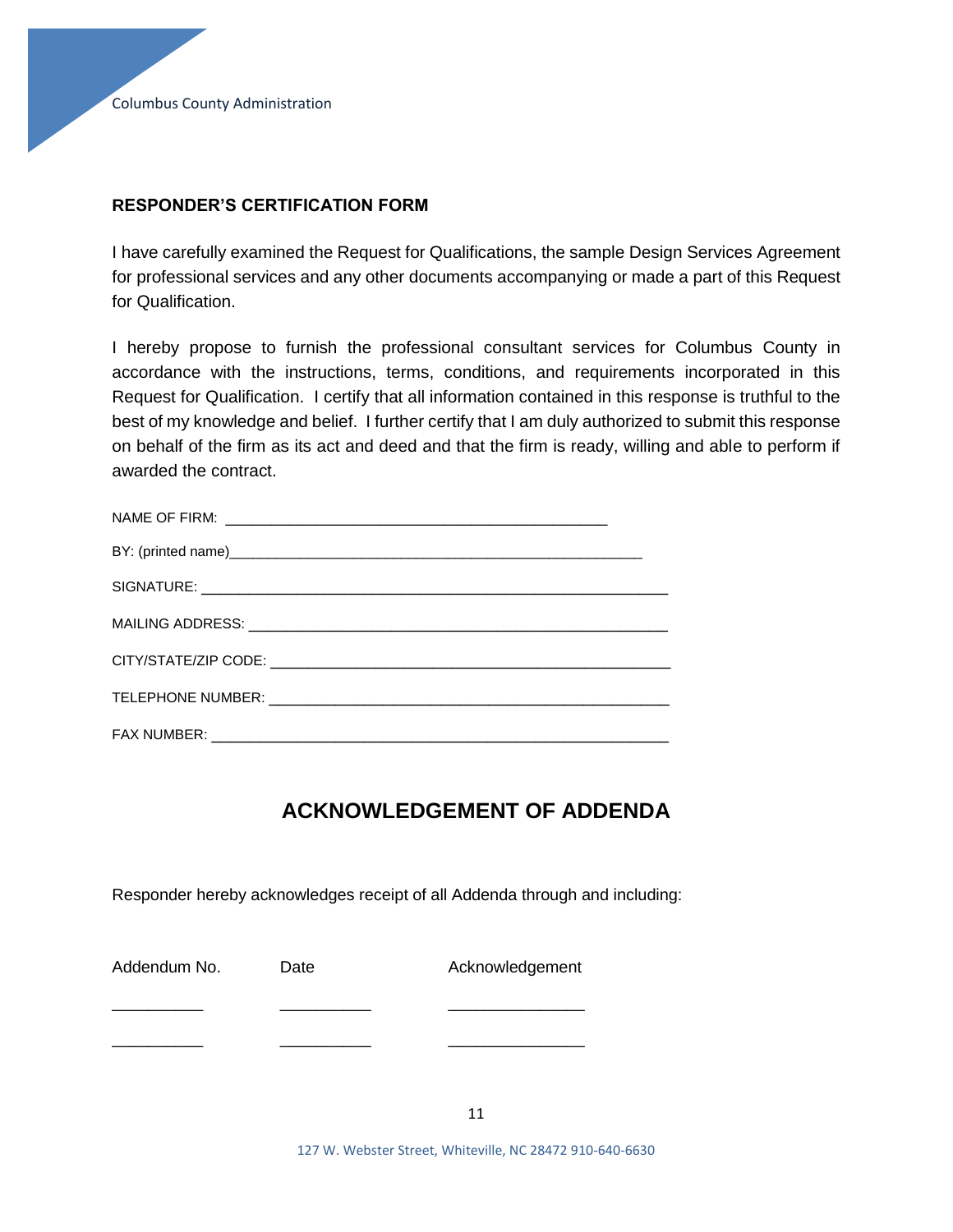Columbus County Administration

#### NON-COLLUSION AFFIDAVIT

State of North Carolina County of Columbus RFQ-Columbus County Entrepreneurship Center \_\_\_\_\_\_\_\_\_\_\_\_\_\_\_\_\_\_\_\_\_\_\_\_\_\_\_\_, being first duly sworn, deposes and says that: l. He/She is the \_\_\_\_\_\_\_\_\_\_\_\_\_\_\_\_\_\_\_\_\_\_\_ (title) of \_\_\_\_\_\_\_\_\_\_\_\_\_\_\_\_\_\_\_\_\_\_\_\_\_\_\_\_\_\_\_(firm's name),

the responder that has submitted the attached response;

- 2. He/She is fully informed respecting the preparation and contents of the attached response and of all pertinent circumstances respecting such response;
- 3. Such response is genuine and is not a collusive or sham response;
- 4. Neither the said responder nor any of its officers, partners, owners, agents, representatives employees or parties in interest, including this affiant, has in any way colluded, conspired, connived or agreed, directly or indirectly, with any other responder firm or person to submit a collusive or sham response in connection with the contract for which the attached response has been submitted or to refrain from responding in connection with such contract, or has in any manner, directly or indirectly sought by agreement or collusion of communication or conference with any other responder, firm or person to fix the price or prices in the attached response, if applicable, or of any other responders, or to fix any overhead, profit or cost element of the response price of the response, if applicable, of any other responder or to secure through collusion, conspiracy, connivance or unlawful agreement any advantage against the County of Columbus or any person interested in the proposed contract; and

\_\_\_\_\_\_\_\_\_\_\_\_\_\_\_\_\_\_\_\_\_\_\_\_\_\_\_\_\_\_\_\_\_

|                                    | Signature |
|------------------------------------|-----------|
|                                    |           |
|                                    | Title     |
| <b>NOTARIZE</b>                    |           |
| Subscribed and sworn to before me, |           |
|                                    |           |
|                                    |           |
| My Commission Expires:             |           |